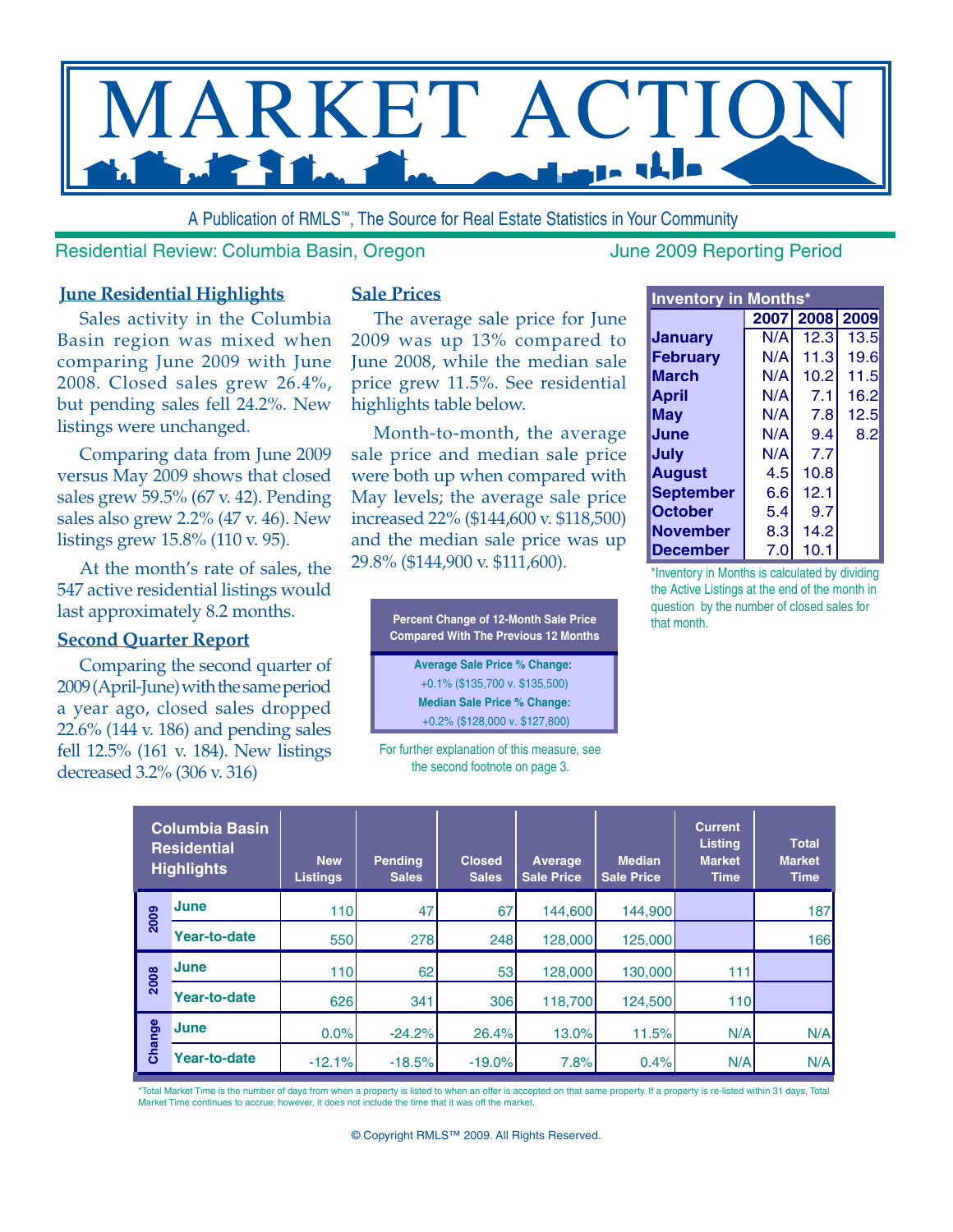# **AREa REPORT • 6/2009 Columbia Basin, Oregon**

|                         |                   |                           | <b>RESIDENTIAL</b>             |                                         |                                   |                                                                      |                                  |                                       |                                          |                 |                                |                                                  |                            |                                         |                           |                                                          |                                   | <b>COMMERCIAL</b>                      |                           | <b>LAND</b>                      | <b>MULTIFAMILY</b>            |                       |
|-------------------------|-------------------|---------------------------|--------------------------------|-----------------------------------------|-----------------------------------|----------------------------------------------------------------------|----------------------------------|---------------------------------------|------------------------------------------|-----------------|--------------------------------|--------------------------------------------------|----------------------------|-----------------------------------------|---------------------------|----------------------------------------------------------|-----------------------------------|----------------------------------------|---------------------------|----------------------------------|-------------------------------|-----------------------|
|                         |                   |                           |                                |                                         |                                   | <b>Current Month</b>                                                 |                                  |                                       |                                          |                 |                                |                                                  | Year-To-Date               |                                         |                           |                                                          |                                   | Year-To-Date                           |                           | Year-To-Date                     | Year-To-Date                  |                       |
|                         |                   | Listings<br><b>ይ</b><br>宅 | <b>Istings</b><br>┙<br>⋧<br>ã. | ngs<br>匮<br>⊐<br><b>xpired.Canceled</b> | 2009<br><b>Sales</b><br>ding<br>룲 | $\boldsymbol{2008}^\dagger$<br>×.<br>2009<br><b>Sales</b><br>Pending | <b>Sales</b><br>꿈<br>ശ<br>۰<br>ਨ | Price<br><b>Sale</b><br>age<br>৯<br>s | ÷<br>Time<br>Market <sup>-</sup><br>otal | Listings<br>ξ   | 2009<br><b>Sales</b><br>ending | 2008<br>s<br>2009<br><b>Sales</b><br>ending<br>ñ | ales<br>ഗ<br>ᄝ<br>ø,<br>နိ | Price<br><b>Sale</b><br>erage<br>∍<br>æ | Price<br>음<br>ശ<br>Median | Change <sup>2</sup><br>వి<br>Price<br>ale<br>Ö<br>ġ<br>æ | <b>Sales</b><br>꿈<br>ശ<br>۰<br>దే | Price<br><b>Sale</b><br>ege<br>ਨੋ<br>s | <b>Sales</b><br>꿈<br>Clos | Price<br><b>Sale</b><br>age<br>৯ | <b>Sales</b><br>꿈<br>ဖာ<br>နိ | Sale Price<br>Average |
| $380\,$                 | Arlington/N       | 6                         |                                |                                         | ۰.                                | $-100.0%$                                                            |                                  |                                       |                                          | 3               |                                | $-66.7%$                                         | $\overline{2}$             | 107,500                                 | 107,500                   | 16.1%                                                    |                                   |                                        |                           | 19,000                           |                               |                       |
| $\overline{\mathbf{3}}$ | Condon/S          | 19                        |                                |                                         | <b>.</b>                          | $-100.0%$                                                            | 3                                | 140,500                               | 214                                      | 15              |                                | 60.0%                                            | 8                          | 90,800                                  | 68,000                    | $-1.2%$                                                  |                                   |                                        |                           | 10,700                           |                               |                       |
|                         | Gilliam Co. Total | 25                        | 2                              | 2                                       | <b>.</b>                          | $-100.0%$                                                            | 3                                | 140,500                               | 214                                      | 18 <sub>1</sub> | 12                             | 50.0%                                            | 10                         | 94,100                                  | 74,500                    | 8.7%                                                     |                                   |                                        | $\overline{2}$            | 14,900                           |                               |                       |

| 420 | Boardman/NW      | 20             | 31 | $\overline{2}$ | 2      | 100.0%    |                | 80,000 | 45               | 20             |    | $-30.0%$ | 4  | 77,600 | 84,500 | 9.3%     | 192,000 | $\overline{2}$ | 27,400   |    | 80,000 |
|-----|------------------|----------------|----|----------------|--------|-----------|----------------|--------|------------------|----------------|----|----------|----|--------|--------|----------|---------|----------------|----------|----|--------|
| 421 | Irrigon          | 22             | 61 | 5 <sup>5</sup> |        | $-80.0%$  |                | 48,000 | 44               | 20             | 11 | $-57.7%$ | 11 | 78,300 | 75,000 | $-22.3%$ | . .     |                | 65,000   |    |        |
| 422 | lone             | 3              |    | <b>COL</b>     | ۰.     |           | . .            |        |                  | 2              |    |          |    | 85,000 | 85,000 | $-81.7%$ | . .     | . .            | ۰.       | ۰. |        |
| 423 | Lexington        | $\overline{2}$ |    |                | $\sim$ | $-100.0%$ |                | 75,000 | 146 <sub>h</sub> | $\overline{2}$ |    | 0.0%     |    | 75,000 | 75,000 |          |         |                | $\sim$   |    |        |
| 424 | Heppner/S        | 9              | ΩΙ | $\sim$         | ۰.     |           | <b>Section</b> |        |                  | 13             |    | $-62.5%$ | 3  | 72,800 | 77,500 | 9.1%     | $\sim$  | $\sim$         | <b>.</b> | ۰  |        |
|     | Morrow Co. Total | 56             | 12 | ۰,             | 3      | $-57.1%$  | 3              | 67,700 | 78               | 57             | 23 | $-48.9%$ | 20 | 77,500 | 77,500 | $-19.6%$ | 192,000 | 3              | 39,900   |    | 80,000 |

| $\overline{a}$ | <b>Umatilla</b>                                 | 37  | 11 | 5               | 4        | $-33.3%$  | 7              | 82,900  | 135 | 42  | 33       | 13.8%    | 26             | 104,300 | 111,200 | 16.7%    | $\sim$         |         |    | 30,900  |                |         |
|----------------|-------------------------------------------------|-----|----|-----------------|----------|-----------|----------------|---------|-----|-----|----------|----------|----------------|---------|---------|----------|----------------|---------|----|---------|----------------|---------|
| 431            | Hermiston                                       | 148 | 40 | 16              | 26       | 18.2%     | 25             | 160,000 | 201 | 180 | 100      | $-26.5%$ | 79             | 139,600 | 144,900 | $-6.9%$  | $\overline{2}$ | 135,000 | 9  | 100,700 |                |         |
| 432            | Stanfield                                       | 14  | 2  | <b>1990</b>     | <b>.</b> | $-100.0%$ |                |         | ٠.  | 12  | Δ        | $-60.0%$ | 3              | 113,700 | 99,000  | $-1.6%$  | $\sim$         | ۰.      |    | ۰.      |                |         |
| 43             | Echo                                            | 4   |    | $\sim$          | <b>.</b> |           |                |         |     | 6   | 3        | 50.0%    | 3              | 192,500 | 250,000 | $-14.2%$ | $\sim$         | . .     | ۰. | $\sim$  |                |         |
|                | Pendleton City<br>Limits                        | 104 | 20 | 10 <sup>°</sup> | 7        | $-53.3%$  | 17             | 150,700 | 194 | 96  | 60       | $-15.5%$ | 62             | 139,100 | 131,300 | 6.1%     | $\sim$         |         | 2  | 165,000 |                | 135,000 |
|                | E-Meacham,<br>Cayuse                            | 3   |    | <b>.</b>        | <b>.</b> |           |                | 265,000 | 114 | 4   |          | $-50.0%$ | $\overline{2}$ | 202,500 | 202,500 | 45.9%    | $\sim$         | ۰.      |    | 155,000 |                |         |
| 437            | NE-Athena, Helix, Adams,<br>Weston, Mit-Freewtr | 140 | 19 | 8               | 7        | $-12.5%$  | 9              | 153,200 | 226 | 124 | 36       | 12.5%    | 35             | 136,500 | 130,000 | 9.0%     | 3              | 69,300  |    | 47,500  | $\overline{2}$ | 142,300 |
| 438            | S-Pilot Rock,<br>Ukiah                          | 16  | 2  |                 | $\sim$   |           | $\overline{2}$ | 137,500 | 121 | 11  | $6 \mid$ | 0.0%     | 8              | 98,400  | 91,500  | 32.9%    | $\sim$         |         |    | 148,000 |                | 47,500  |
|                | Umatilla Co. Total                              | 466 | 96 | 40              | 44       | $-15.4%$  | 61             | 148,500 | 191 | 475 | 243      | $-15.6%$ | 218            | 134,200 | 130,000 | 1.5%     | 5              | 54,000  | 18 | 84,200  | 4              | 33,800  |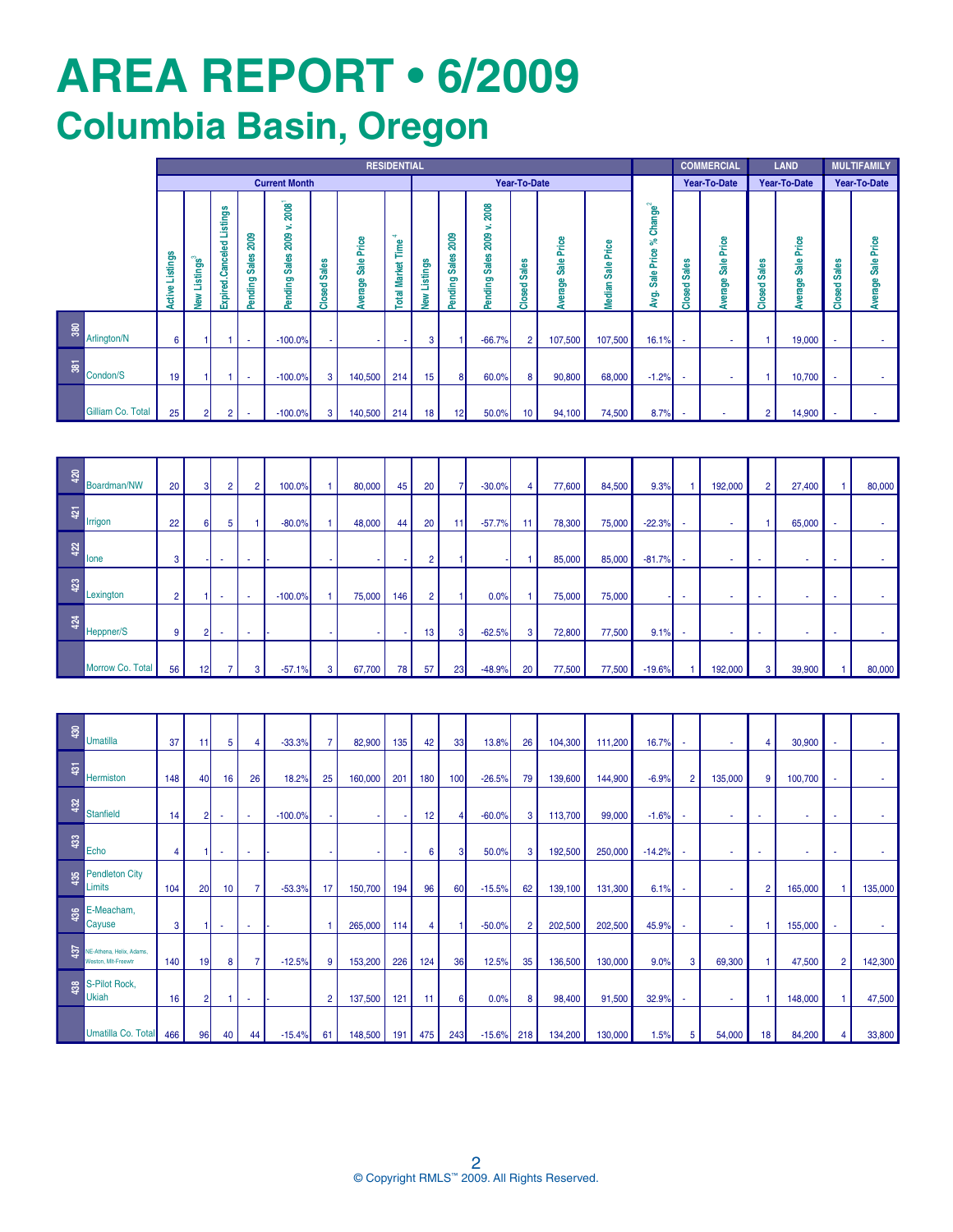

## **ACTIVE RESIDENTIAL LISTINGS**

#### **COLUMBIA BASIN, OR**

*This graph shows the active residential listings over the past three calendar years in Columbia Basin, Oregon.*

#### **NEW LISTINGS**

**COLUMBIA BASIN, OR** *This graph shows the new residential listings over the past three calendar years in Columbia Basin, Oregon.*



<sup>1</sup> Percent change in number of pending sales this year compared to last year. The Current Month section compares June 2009 with June 2008. The Year-To-Date section compares year-to-date statistics from June 2009 with year-to-date statistics from June 2008.

2 % Change is based on a comparison of the rolling average sale price for the last 12 months (7/1/08-6/30/09) with 12 months before (7/1/07-6/30/08).

<sup>3</sup> As of October 2007, the way that New Listing data is generated has changed to ensure accuracy.

4 Total Market Time is the number of days from when a property is listed to when an offer is accepted on that same property. If a property is re-listed within 31 days, Total Market Time continues to accrue; however, it does not include the time that it was off the market.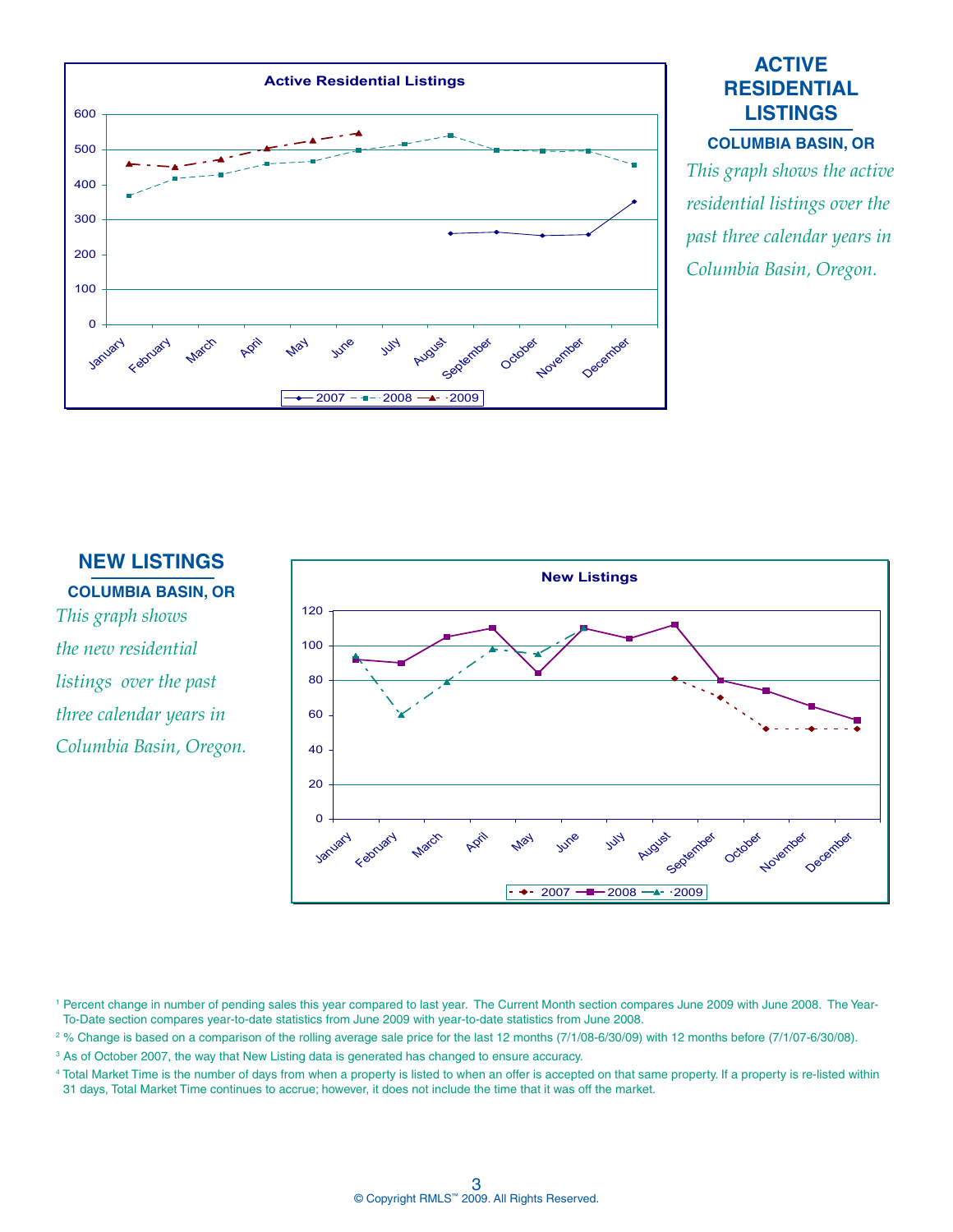

# **PENDING LISTINGS COLUMBIA BASIN, OR**

*This graph represents monthly accepted offers in Columbia Basin, Oregon over the past three calendar years*

# **CLOSED SALES COLUMBIA BASIN, OR**

*This graph shows the closed sales over the past three calendar years in Columbia Basin, Oregon.*





# **DAYS ON MARKET COLUMBIA BASIN, OR**

*This graph shows the average market time for sales in Columbia Basin, Oregon. \*As of August 2008, graph now reports "Total Days on Market" - for details read footnotes on page 3.* 

© Copyright RMLS™ 2009. All Rights Reserved. 4